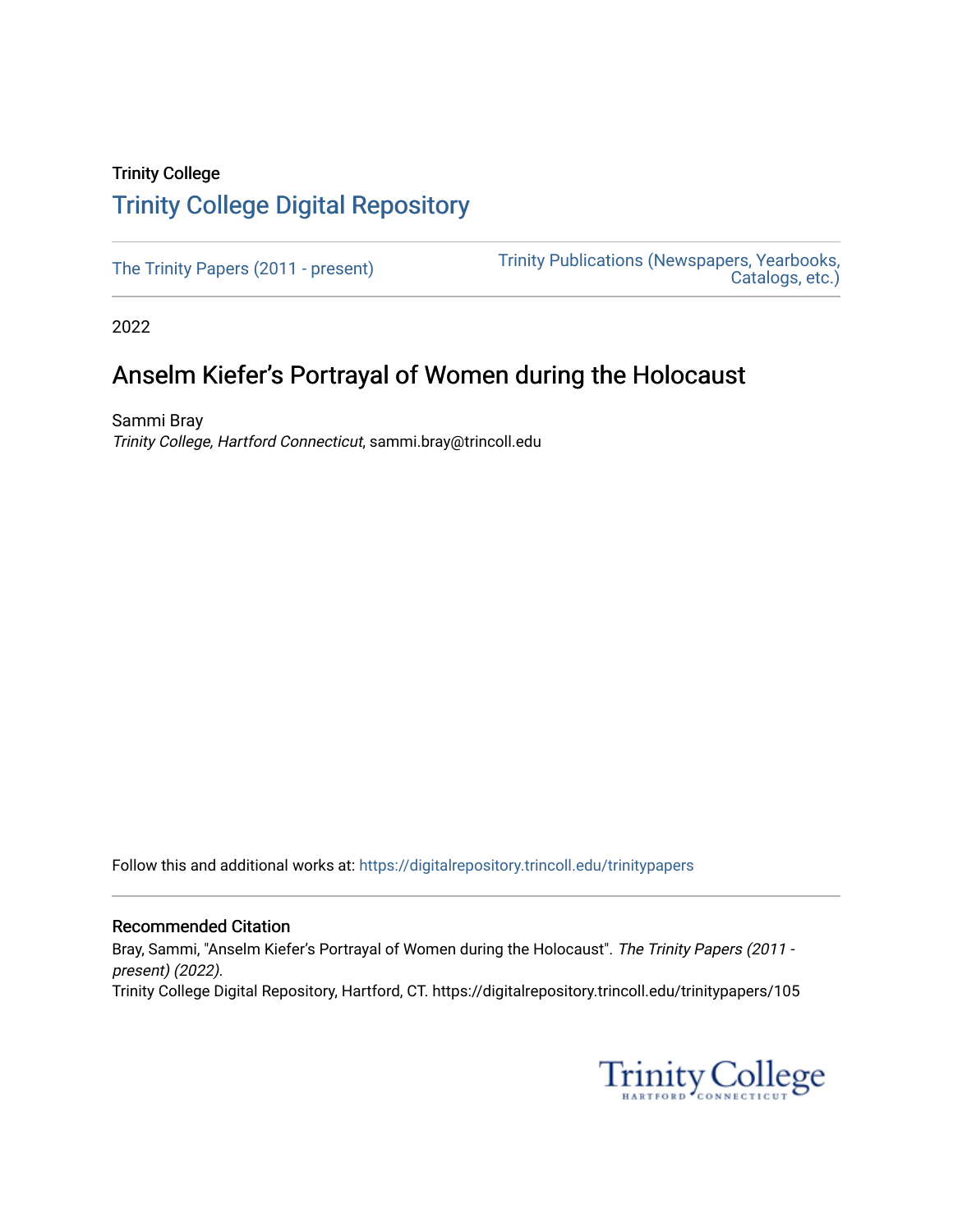## **Sammi Bray**

German artist Anselm Kiefer creates large-scale art often portraying the Holocaust across several mediums. One collection of paintings is inspired by the poetry of Paul Celan. Specifically, in the paintings, *Golden Hair, Margarete,* 1981, and *Dein Aschenes Haar Sulamith*, 1981 Kiefer represents the two female characters from *Death Fugue,* the 1948 poem by Celan. Both Celan and Kiefer use these two characters- one a German woman and one Jewish, to represent the treatment and role of womsen during the Holocaust. In particular, Kiefer captures that while German women were exempt from much of the Nazis' brutality, they did not leave the Holocaust unaffected. Using two female characters highlights a unique topic that often is unrepresented in Holocaust discourse.

First, it is important to recognize the controversy around such art. Many authors have dedicated writing to what is considered to be the right way to proceed with art and culture in the world post-Holocaust. Kiefer, who was born at the end of the second world war, has been criticized for depicting the Holocaust in his art, (*The Metropolitan Museum of Art, 2008).* A biography dedicated to Kiefer on the Metropolitan Museum website writes, "To them Kiefer's deliberate strategy of opening a Pandora's box of fascist and nationalistic imagery amounted to a kind of original sin of the post-Auschwitz era." It is like constantly scratching a wound, preventing it from scabbing over. Kiefer, while not necessarily evident in all of his work, utilizes Nazi uniforms and symbols in his artwork. A debate also surrounds the motivation to do so, spanning several texts, with some authors suggesting it is wrong and others claiming it to be a source of irony and parody. The paintings I will be focusing on in this essay are somewhat absent of the obvious signs of Nazi ideology, but through a critical lens, they are layered throughout the artwork.

I suggest that art, especially that of Kiefer's, is essential to memorializing the Holocaust. It serves as a refusal to forget the horrors of the past and these paintings specifically protest against forgetting the treatment of women by German soldiers. One cannot fully understand the torture that Jews and women were exposed to without exposing themselves to some of the horrors. However, as I will discuss throughout this paper, the way that women are portrayed is an essential feature to recognize in art and one that should be carefully considered.

The collection of artworks based on these two characters from Celan's poem features far more canvases dedicated to Margarete than Shulamite. As a victim of the Nazi oppression himself, why would Kiefer dedicate so much of his art and time to someone who was part of the oppressive class? At first glance, the dedication of art to perpetrators and compliant citizens seems similar to the statues of Confederate war leaders in America. Growing up among ruins, would Kiefer not want to give any more power to such people? However, Kiefer, an artist focused on ensuring the Holocaust is never forgotten likely has several reasons for this particular decision. One reason could be the symbolic representation. Margarete would have been a much more present figure in Germany. Focusing simply on one basic feature of straw blonde hair, Margarete and those who looked like her would be the focus of the public's eye, not individuals like Shulamite who were less than. Most art created during the time of the Nazi occupation would have featured characters like Margarete. Also, much of what we have from the Holocaust is not accounts or images of victims, but from the oppressors. The art collection realistically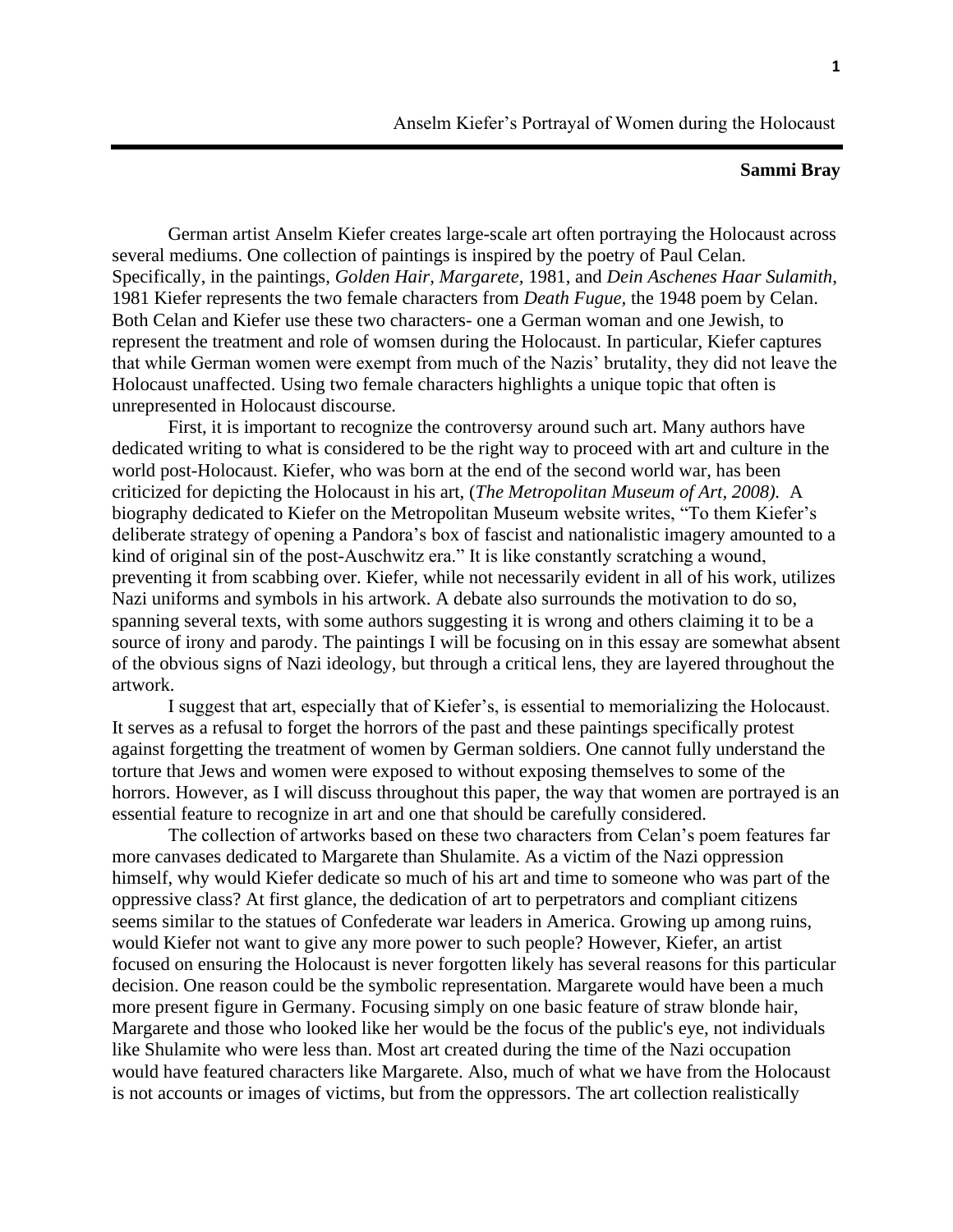reflects the archives that we have access to today, dominated by the oppressor and not those whom we more often want to hear from. Even in death, the voices and lives of the victims continue to be oppressed.

Even with this idolization and public affection for women like Margarete, they were reduced to their bodies and how they could please the public, specifically men. Margarete is not just the focus of the media because she is German, but because she is more beautiful and pleasurable to look at. Simultaneously, women were expected to have no real role in public life, while also maintaining a perfect appearance. German women did not have the same burdens as Jewish women, but they certainly had an expectation that they had to reach. Failure to do so led to punishment. The *United States Holocaust Memorial Museum* website shares, "Also sent to the camps were women considered "asocials" for behavior deemed inappropriate to a woman's role." Much of this predates the Holocaust, connecting to the misunderstanding and lack of research in mental health. Also, the social roles and norms for women differ greatly from today's. Women who perhaps remained single by choice were viewed as sexually promiscuous, or those disobedient of their fathers or husbands would automatically be outcasted. The museum website continues, "Others persecuted by the Reich included thousands of women who were punished for attempting an abortion." Abortion was viewed as an ultimate betrayal of the husband and the German population.



In the first painting, *Golden Hair, Margarete,* seen above, Kiefer focuses primarily on one feature of the woman Celan writes about- hair. Centered in the painting is yellow straw, a staple in Kiefer's work, arranged in the shape of a woman's hair. There are several other paintings that picture Margarete, all with her symbolized exclusively by the straw. Above, the text reads, "Your golden hair, Margarete." She is painted with admiration and care, just as the poem does.

Less fortunate would be the second character in this collection of paintings, Shulamite, portrayed below.



Shulamite, who is also represented mostly by her hair, is portrayed in a shadow of darkness. Above her reads, "Your ashen hair Shulamite." Metaphorically, the hair of Shulamite would be brunette. Other characteristics like dark eyes and distinct facial features would have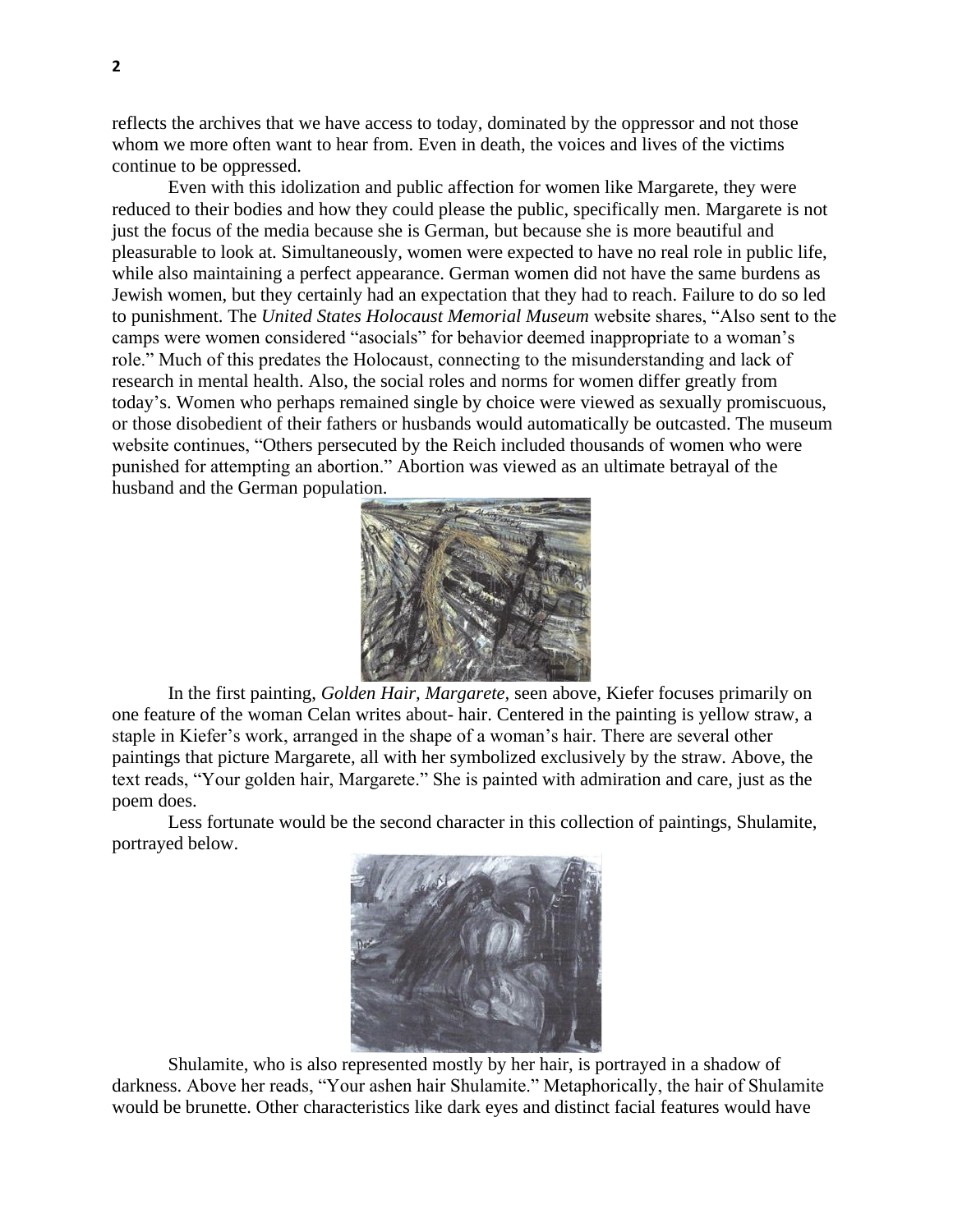isolated Shulamite, and other Jews, from their former communities. Literally, Shulamite was likely covered in dust and dirt from poor living conditions and labor. The ash also representedmetaphorically and literally- the mass cremation of Jewish prisoners. Ash from gas chambers would fill the skies and leave everything covered, forcing prisoners to wear the remaining flakes of their fellow brothers and sisters.

The physical characteristics of Margarete- her straw blonde hair- help identify her as a German woman in the painting, as well as other men and women like her during the genocide. She likely was pale with blue eyes, the idolized version of what people should be in the minds of Nazis, and the perfect German muse. Due to her identity as a German woman, Margarete was protected from the treatment that other women would have faced during the time of the Holocaust, like forced labor and mass execution. Likely, Margarete played some role in the genocide. Wendy Lower writes in *German Women and the Holocaust,* "Roselius was a socialite who proudly admitted her Nazi convictions." The character Margarete likely lived a similar life, connected with the Nazi soldiers and in awe of them, similar to how teenage girls flock to movie stars. Lower also writes, "She still gushed about Hitler's 'strong manly handshake.'" Nazis, and Hitler specifically, were seen as charismatic and well-intended leaders in Germany, not the enemies they are commonly viewed as today. These characteristics were used to their advantage. Women were also likely influenced by their husband or father's involvement in the war, not allowed to have their own opinions publicly, and raised to think no differently regardless. The Nazi regime encouraged women to focus primarily on their role in the household, being supportive wives and mothers. This meant giving full support to the Nazis and assisting in the needs of their husbands, such as food, clothing, and basic medical needs.

The women are portrayed in opposite scenarios and environments. Margarete is painted as if standing directly under the sun, surrounded by a light that is as golden as her hair. Meanwhile, Shulamite seems to be indoors, cast into the shadows, and covered in ash. This choice of lighting is representative of the lives both of these women would have lived. One would be allowed to live, to feel the sun, while the other was forced into a dark, cramped building somewhere far from home. Likely, Margarete would have been empowered in Nazi Germany as a German woman. Margarete is also portrayed in what seems to be a field, representative of the belief that the Germans had roots and connection to the land, while the Jews had no roots. A river also seems to run through the painting of Margarete, perhaps the Rhine near Kiefer's home, another symbol of German nationalism. Margarete is seen as having a connection to the homeland, Shulamite seems to almost have none.

"Blood and soil" was a slogan of the Nazi rule. Blood, of course, is the body of the German people and soil represents the land, which they hoped to unite. Peter H. Merkl writes, "The ideal of the family farm and of the German farmer was the epitome of not only… the Nazi party but throughout much of German literature." Margarete appears to be on a farm of sorts, another representation of her being the ideal German woman. Jews were not included in this ideal world of farmers and farmland; they were seen as the antithesis of this. The author also writes that Nazis were in opposition to the expansion of urban environments, which seems to be the location of Shulamite. Again, Shulamite symbolizes the fears of the Nazis.

Margarete's portrait also contains elements of nature within it. Her hair is crafted with straw, giving her an even closer connection to the land, to dirt, while Shulamite's painting remains flat and one-dimensional. Perhaps the dimension added to Margarete symbolizes how she would be allowed to live freely, while Shulamite is confined. While it is not clear what has happened to Shulamite, her body lies flat in the painting. She becomes a forgotten part of history,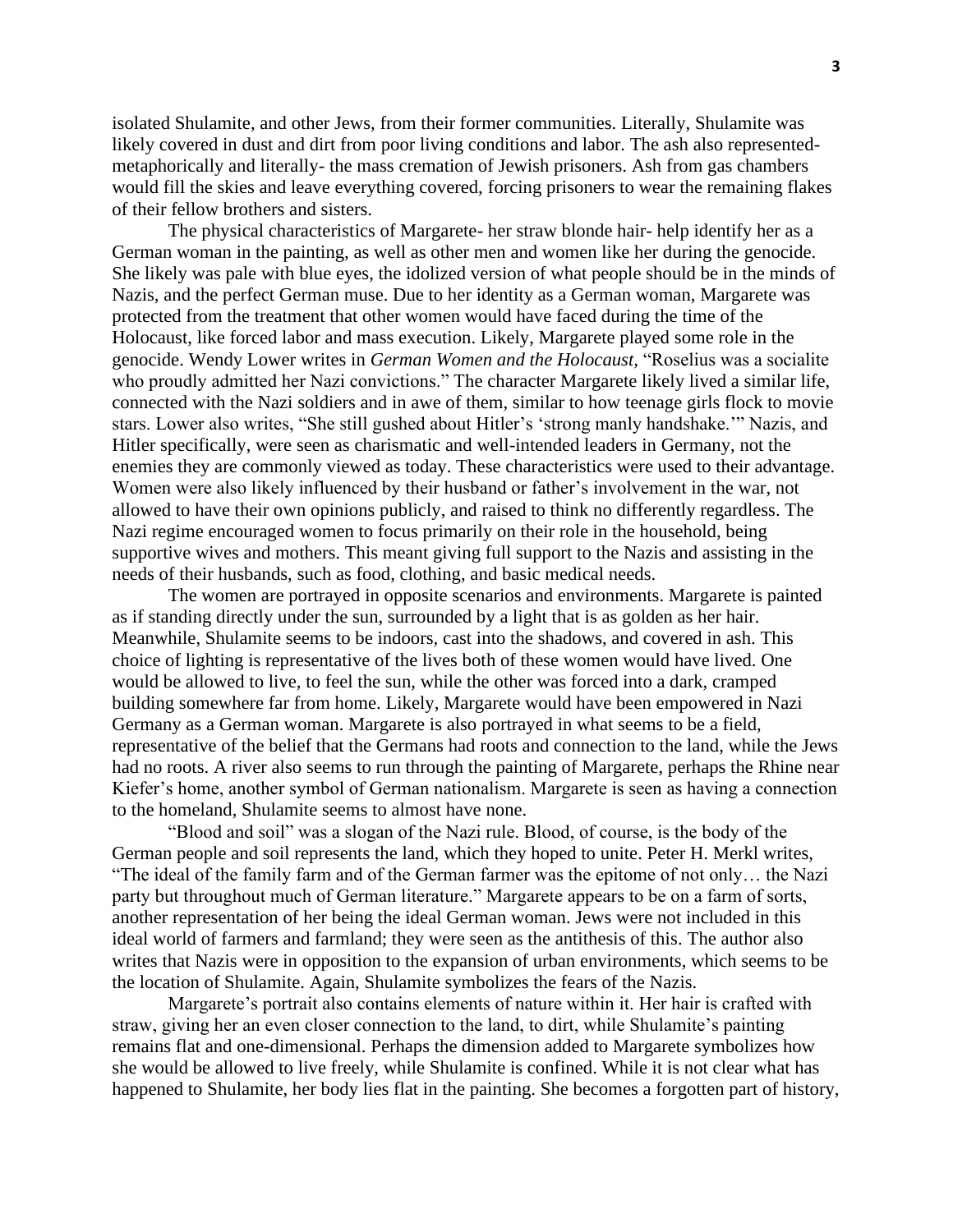trapped in the page. Margarete moves off the painting and lives another day. Her fate is not determined by others, nor is how she is remembered. Kiefer paints her with dignity, Shulamite with none left.

This belief- that Jews had no roots in Germany- was demonstrated through the introduction of the Nuremberg Laws, which cemented the Nazi goal of shifting antisemitism from religious to racial. The United States Holocaust Memorial Museum explains, "According to the Reich Citizenship Law and many ancillary decrees on its implementation, only people of "German or kindred blood" could be citizens of Germany." Another reason why Shulamite is cast in darkness with her back to the painter and viewers. She is ashamed and isolated by being Jewish and torn between identities. Kiefer himself may have been pouring his own feelings into this painting, as he too was a victim of the Nazi occupation and a German citizen. Again, Kiefer connects to the idea of blood and soil- Shulamite is allowed no connection to any land, especially not Germany.

Next, Margarete's painting is not completely absent of darkness. It creeps in through the edges of the canvas as if the sky is filled with darkness. This creeping in of darkness may be symbolic of how the Holocaust left nothing untouched. Even the seemingly perfect and undisrupted Margarete is exposed to the ash of the Holocaust, spreading closer to her. Still, Margarete seems separated from the dark, as if she is in the front of the painting and the darkness is far off behind her. Perhaps a symbol of the Nazis' attempts to destroy and hide everything that they did, or of how bystanders turned their backs to the monstrosity and did nothing to prevent it from occurring.

Shulamite is also present in the painting of Margarete. If the two women are opposites of each other or reflective of the two types of women in Nazi Germany, is the darkness in Maragaret's portrait Shulamite? A black outline like smog or ash hovers around Maragarete's hair like a shadow or outline of another present figure. Shulamite may live in the mind of Margarete, perhaps as guilt for what she watches occurs in her nation. Maybe features of Shulamite exist inside her- after all, how different could they truly be on basic levels? Both were subjected to the belittling of men and the degrading of gender roles. Then, is Margarete symbolized in the portrayal of Shulamite? There seems to be no light, no earth, no freedom. The absence of Margarete in Shulamite may be a sign of just how much humanity has been stripped of Shulamite. No longer does she have freedom of anything, even her thoughts. The Holocaust has tainted every element of her life, stripping her of femininity and dignity.

The setting of Margarete, a field, also symbolizes new growth and birth. Surrounding her are what appear to be rows of plants, a symbol of new life. Her hair itself looks like a collection of wheat, a plant that grows in the German countryside. It resembles not a collection of cut plants but ones still growing.

Another goal of Nazi soldiers was strengthening the state of Germany, so German women were encouraged to have children. Hitler, for example, instituted the practice of the Mother's Cross, which was awarded to women based on how many children they had. "A mother could be awarded a bronze, silver, or gold cross depending on the number of children she had borne. Eight or more would entitle the woman to a gold cross, six or seven for silver, and four or five for bronze," explains the Australian War Memorial. Jewish women would not be eligible for such an award. Instead, "Jewish women were also exposed to enforced sterilization and abortion," (Helena Duffy, 2020). The empowerment of German mothers is symbolized in the light that Margarete is shown in among new growth, meanwhile, Shulamite is a danger and threat to the German state.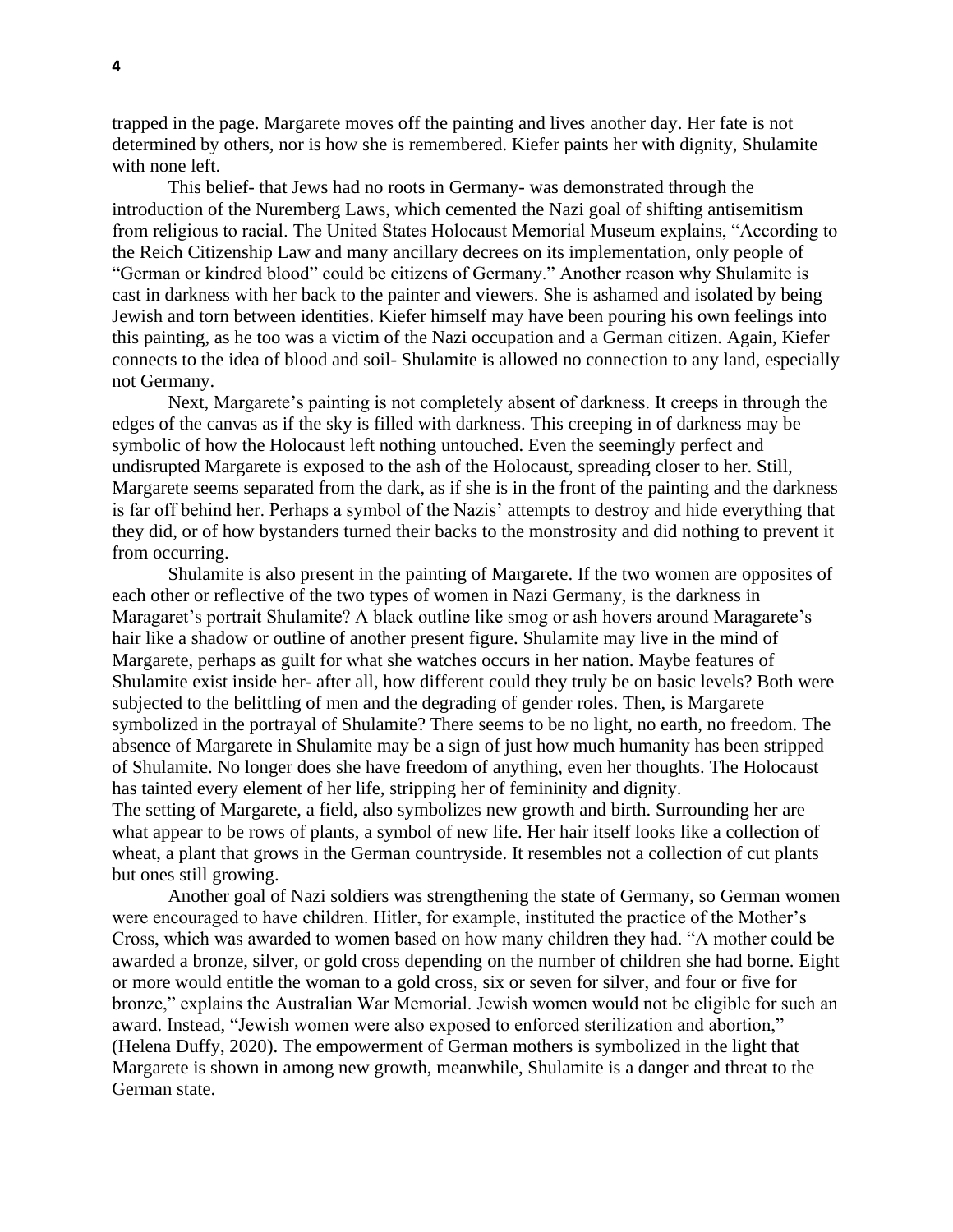While encouraging women to be mothers may have been viewed as rewarding or empowering women, it was creating a dangerous standard for women in Germany. Instead of being treated as individual humans, they were reduced to their reproductive function. Charu Gupta writes, "Women appeared in the Nazi world view primarily as mothers." Even women, like Margarete, who may have supported the Nazis' mission likely would not have had any real role in the military except compliance and providing children. More children meant more soldiers, more bodies to send into war. The deeper into the war Germans went, the younger soldiers became. Also, Shulamite's visible body is curved like that of a mother's, not a young child's. Her hips are wide, a symbol usually paired with motherhood and maternity. Even as Kiefer allows her to be portrayed as a somewhat whole human, one immediately recognizes the figure in such a fashion.

As mentioned previously, abortion would of course be in direct violation of the Nazi goal to "build the Aryan race." Women's healthcare was significantly threatened by this, as women were likely barred from receiving the proper care they deserved. Some may have forced themselves to continue having children to please their husbands, while others were likely forced to do so. Also, the option of having an abortion to protect the mother would of course not be an option, leading to the deaths of pregnant mothers. Risky, illegal abortions also claimed lives as women were essentially butchered.

If Jewish children were seen as less than, why would German soldiers risk contributing to their conception? The Nazis soldiers placed the blame on their victims who they felt lured them in like a mermaid. They also felt it was no concern of theirs, the women they abused less than human in their eyes regardless of what relations they may have had. Or they felt it was another great opportunity for science. Most of modern science has spawned from the research of Holocaust scientists who took advantage of Jewish peoples' bodies for their own benefit. Why not use pregnant Jewish women and babies for testing and experiments? Rather than just aborting these babies, they found another way to abuse Jewish women. Pregnancy of course would be no easy thing in a concentration camp, another way to subject to torture. Also, Jewish women were more often subjected to unsafe abortions.

Kiefer chose to physically portray the women in different styles. Margarete is reduced to her hair, but Shulamite is seen to have a figure, one that is quite curvy and feminine. While Jewish women were seen as less than, they were also frequently assaulted. "Whether in ghettos, camps, hiding or resistance groups were often victims of sexual assault," writes Duffy. Forced into prostitution and reduced to slaves, Kiefer chose to depict Shulamite in this fashion. Her body, and the bodies of all Jewish women, were seen as tempting or sinful. "A particularly egregious aspect of Nazi ideology was the promotion of an image of the Jew as licentious, sexually promiscuous and defiling," writes Beverley Chalmers. Although the persecution for sexual reasons was more commonly found in homosexual men, the Nazi's also singled out women who were considered to be promiscuous. These women were likely then used as objects of obsession and disgust- like the imperialism of European travelers who were both fascinated by other cultures and felt superior. It is a complex cycle.

Consider again the figure of Shulamite and the posture in which she sits, like the famous German Lorelai Statue that sits on the Rhine River. Mermaids are believed to lure in men and bring them to their downfall. Shulamite and Jewish women, then, are like mermaids to the Nazi soldiers, luring them in and leading them to be "sinful." The sin here, of course, is lusting after a Jewish woman, someone seen as less than human by the Nazis. Sara R. Horowitz writes, "The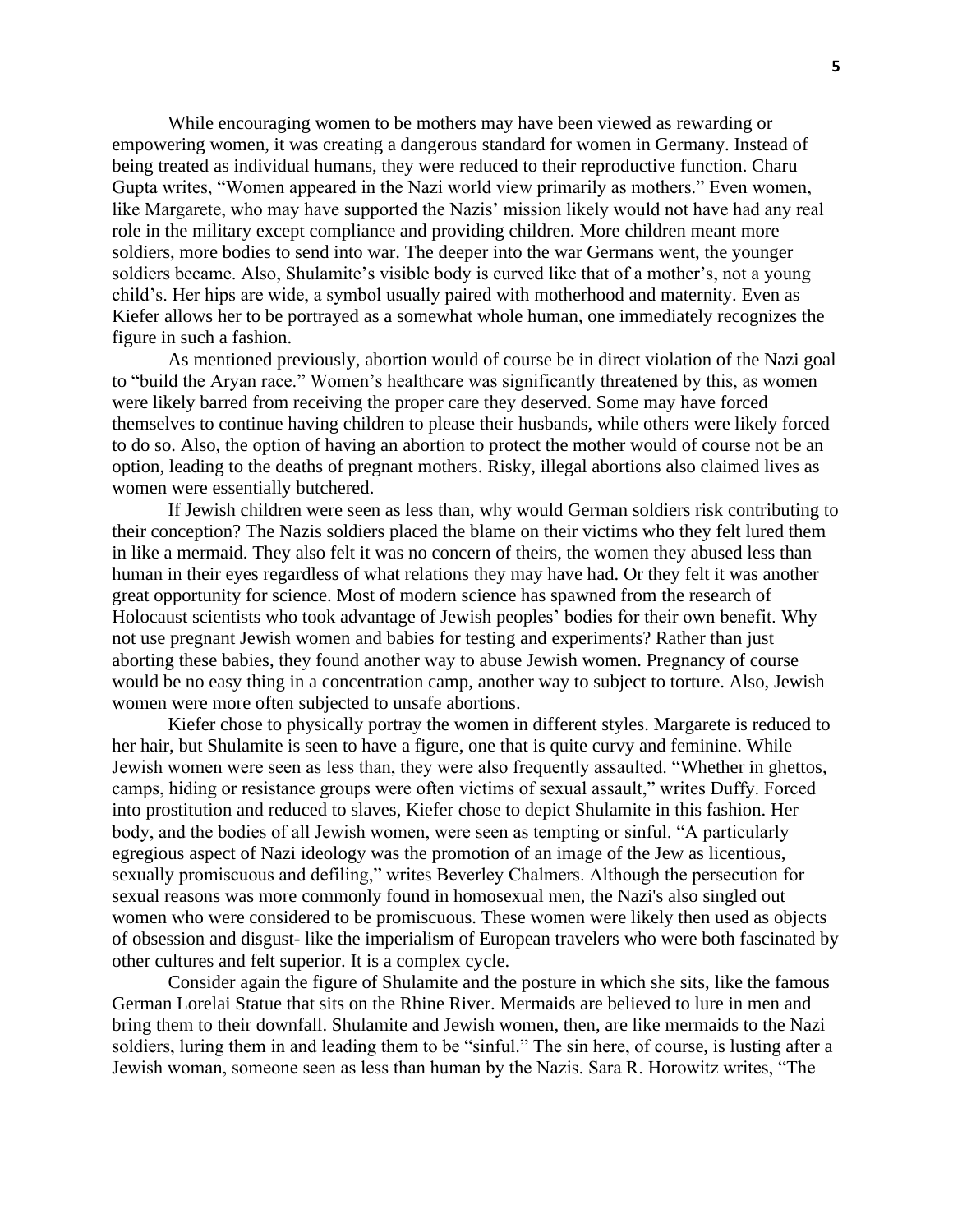tropes of womanly good and evil are linked strongly with women's sexuality, even when framed in contexts not explicitly sexual."

Shulamite's back is also turned away from the viewers. Dalia Ofer and Lenore J. Weitzman write in *Women in the Holocaust* that due to the role of women in German society, women often had far less connections within communities and lacked non-Jewish connections. When the Holocaust began, they then had far less if any, friends or family that would risk protecting them throughout the genocide. In an attempt to protect herself, Shulamite turns her back. She also protects her identity, maintaining some of her privacy and human dignity. Returning to the material that represents Margarete, straw, an element that is recycled. Is the depiction of Margarete and Shulamite all that different? The straw is not a new material created for the painting, but something that once had a life of its own and is now being repurposed for art and pleasure. Margarete may not have been forced into the same cycle of abuse as other women, but she certainly would have been seen as a vassal for creating children and not much else. Awarded for having more and more children, like the straw, Margarete would have been recycled repeatedly to satisfy the desires of men. Also, straw becomes weak and bends, falling to the ground for people to step on. The fragility of the material represents the true fragility of Margarete- despite being German, she is still a woman.

Straw is also used for scarecrows, which are symbols of brainless, fake humans. Their purpose is to simply stand around in a field. Representing Margarete with straw suggests again that her purpose is reduced to her appearance and body, nothing else. The idea that women are stupid and incapable of thinking for themselves is also present. Women remain under the control of Nazi soldiers dictating their stance. Scarecrows cannot move themselves; they must be moved.

Finally, Kiefer attempts to place guilt within the viewers. After all, we are looking at these images with pleasure. The blond hair of Margarete and the curves of Shulamite's body do not differ from our own norms and ideals of beauty. Does the viewer become responsible and compliant with the crimes of the Nazis by looking at these two women as sources of pleasure? Neither woman has a face or last name or any other characteristic, just the shell of a body, perhaps the "best," most romanticized features of a woman.

Some art, like Felix Gonzalez-Torres's *Portrait of Art in L.A.,* includes the viewers in destruction. In Gonzalez-Torres' display, museumgoers take a piece of candy from a pile, representing how his lover lost more and more weight as he died from AIDS. To some, myself included viewers not only aid in the process of "art-creating" but recognize their compliance and the compliance of those who came before them in watching the AIDS pandemic continue without much support. In the work of Kiefer, viewers are placing themselves in a role similar to that of Nazis, sucking pleasure out of these tortured victims, and in the role of the compliant citizens who simply watched without action. This role is also a part of culture, especially American, as we continue to use the Holocaust as a source of entertainment. Typically, the heroes remain men while women of all kinds remain as background characters. Few characters or female victims are the focal points of Holocaust dialogue. Most famous is the writing of Anne Frank in her diary, but even this feels almost like a perverse way to find pleasure amongst the darkness and gain profits from the innocence of a child, even as it is stripped away. Is Kiefer also responsible in a fashion like the Nazis by creating this work? Yes, he himself was a victim, but so were women and other Jews and they did not necessarily have the power or will to stop it. Despite any intentions of Kiefer, he is contributing to a certain narrative that women are victims and powerless? After all, is Kiefer not just another man who is profiting off the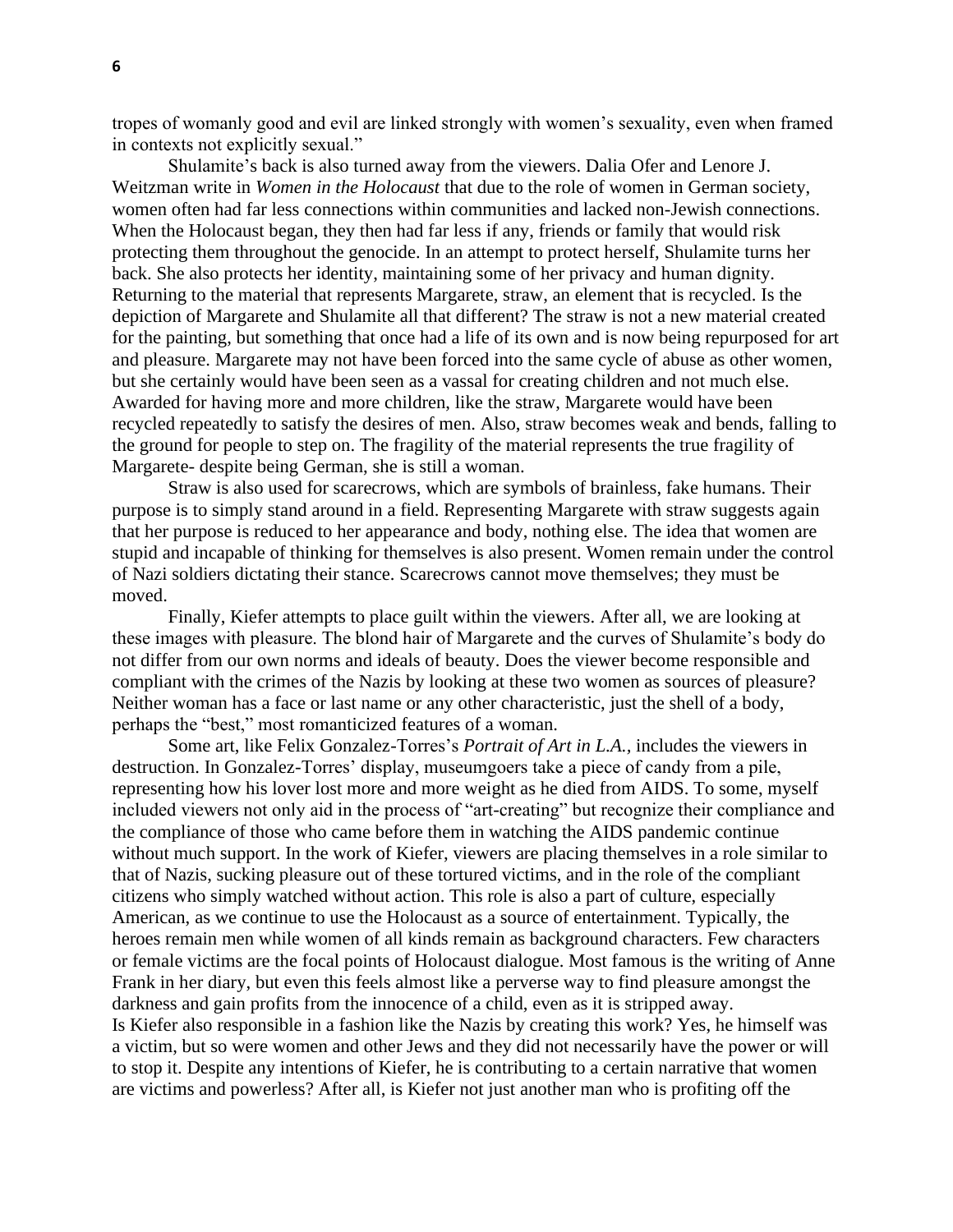bodies of women? Beyond this, is he not just profiting off the Nazis' ideology and oppression? Of course, the trauma is his own, but only to some degree when he focuses primarily on what happened to women. This logic can be used for any creator of Holocaust "content," from the movie director to the museum curator.

The debate and question around this art lie within a much greater topic of conversation in art. The Guerilla Girls, a feminist art group, notes that the Metropolitan Museum has a collection of nude paintings made up primarily of women, but only five percent of the artists featured in their modern art section are women. Even in an attempt to do good, one must consider the fact that women are once again being used as a tool for pleasure in art. Kiefer is not necessarily wrong to create this art, but when women were treated so differently in the Holocaust, specifically sexually, their portrayal becomes part of the conversation automatically. The content of his work also raises the question of what is the appropriate environment for his pieces? Returning to the controversy described at the beginning of this essay, should Holocaust work be used exclusively in Holocaust museums? Should it be mixed in with the art in the MoMA? New York City is home to Jewish-focused and Black-focused art museums. The appropriate solution may be shipping Kiefer's art to the Jewish Museum or opening an additional museum with just Holocaust art. But, on second thought, the art depicting slavery and war violence is often scattered throughout the "typical" museum. Truthfully, I have failed to come to up with a concrete conclusion. The most appropriate reaction may be to ask living artists and Jews what they feel is best. Making copies of art for Holocaust museums and allowing art created to be art live within art museums may be the fairest option too. I do feel that any obvious marking of the paintings or isolation to one wing in a museum feels a little too reminiscent of the treatment of Jews in the Holocaust.

Ultimately, the role of art and of Kiefer's specifically is important to ensure that the Holocaust remains a discussed part of history. Without reminders ingrained throughout education and culture, the Holocaust will become a forgotten genocide and the torture of Jewish people will return rapidly. Additionally, as a tool for education, visual rhetoric like art is essential. The debate around this topic in general, I believe, is also a useful and important tool for education. One generic stance on a topic as complex as this is almost disrespectful and an easy way out. Reconsidering and reconsidering the portrayal of victims constantly maintains the presence and memories of the souls lost in such horror.